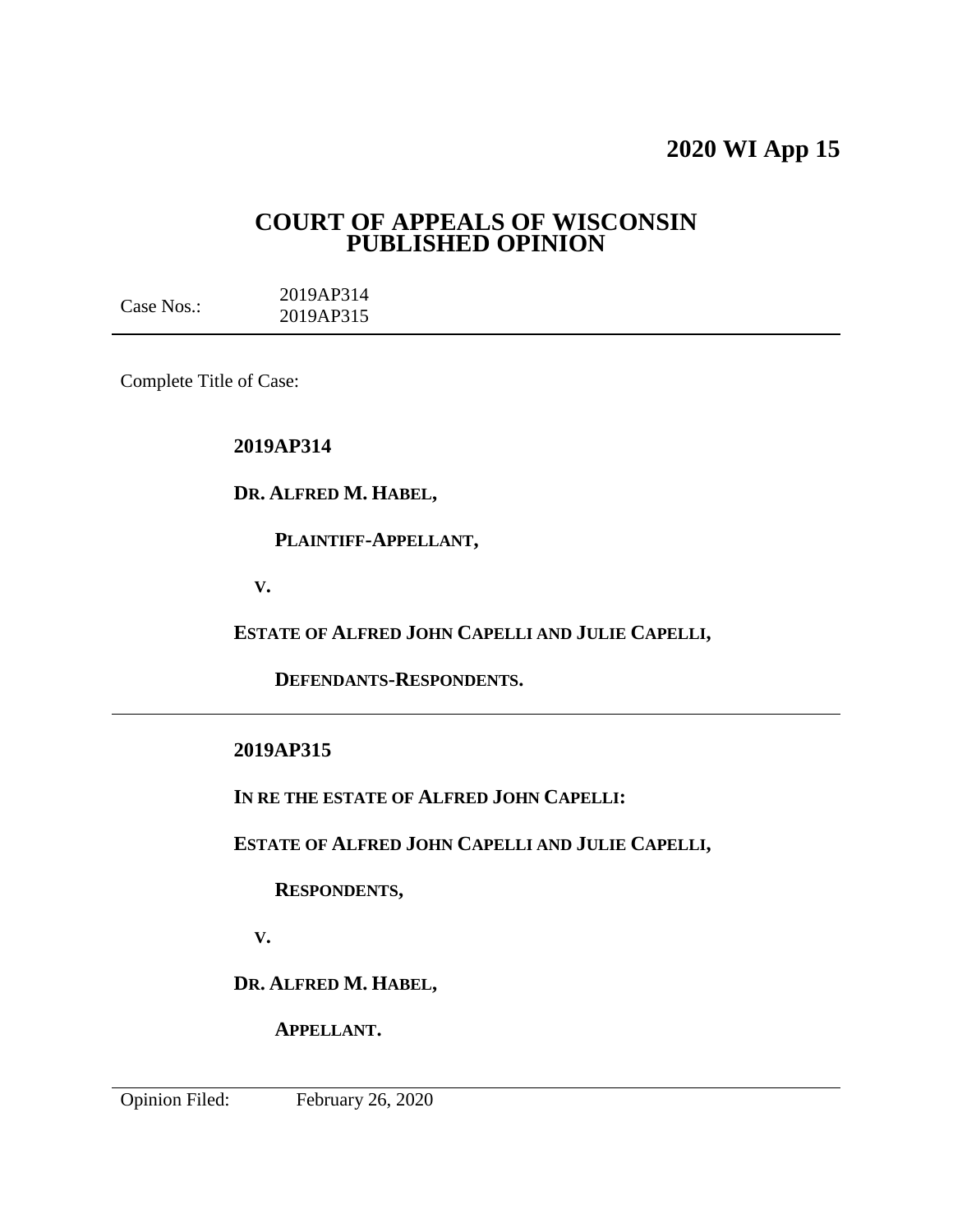| JUDGES:<br>Concurred:<br>Dissented: | Neubauer, C.J., Gundrum and Davis, JJ.                                                                                                                                            |
|-------------------------------------|-----------------------------------------------------------------------------------------------------------------------------------------------------------------------------------|
| Appellant                           |                                                                                                                                                                                   |
| <b>ATTORNEYS:</b>                   | On behalf of the plaintiff-appellant the cause was submitted on the<br>briefs of Kent A. Tess-Mattner and Amy Hetzner of Schmidt, Rupke,<br>Tess-Mattner & Fox, S.C., Brookfield. |
| Respondent<br>ATTORNEYS:            | On behalf of the defendants-respondents, the cause was submitted on<br>the brief of J. Michael McTernan of Alia, DuMez & McTernan, S.C.,<br>Kenosha.                              |

Submitted on Briefs: October 31, 2019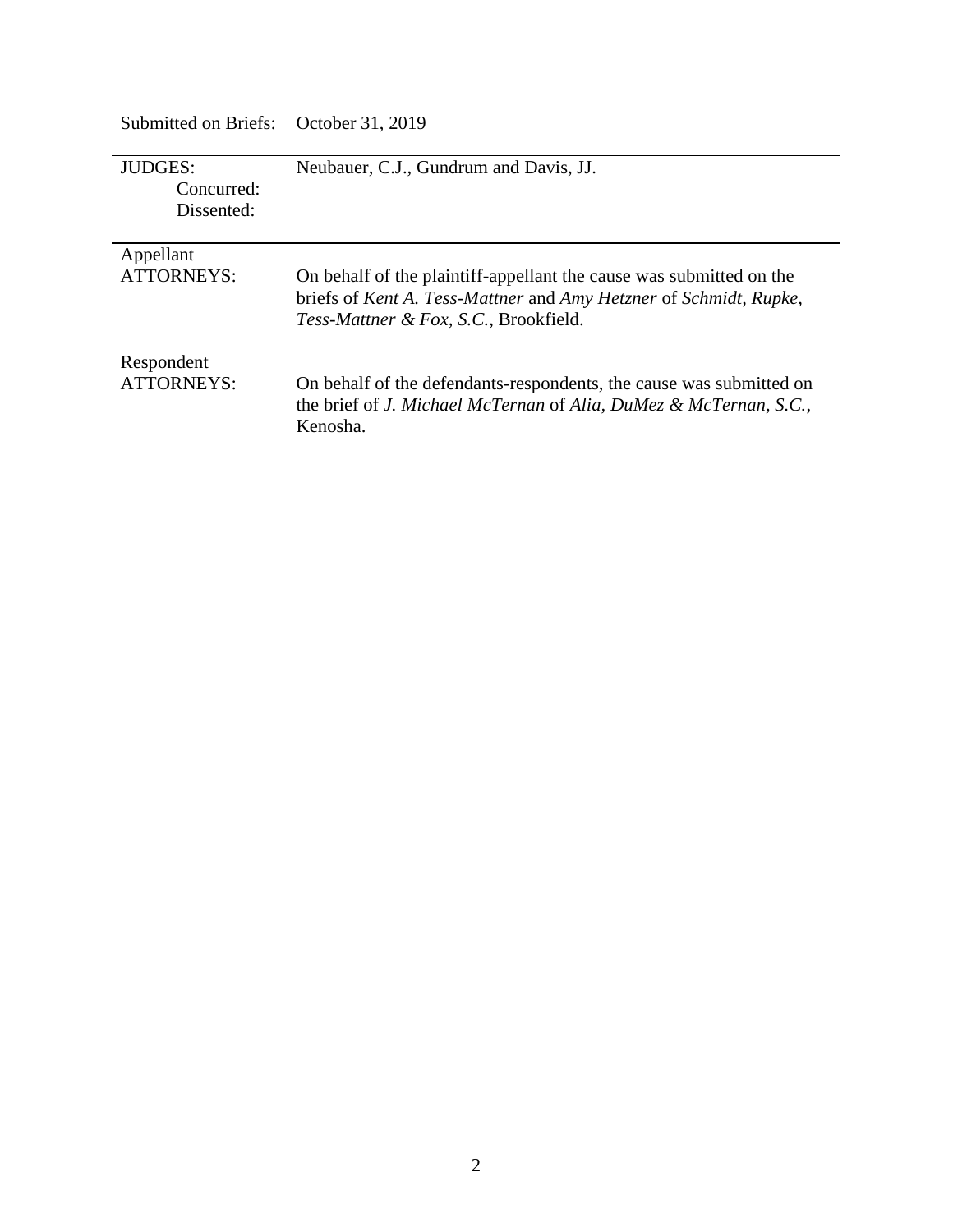# **2020 WI App 15**

# **COURT OF APPEALS DECISION DATED AND FILED**

# **February 26, 2020**

**Sheila T. Reiff Clerk of Court of Appeals**

#### **NOTICE**

**This opinion is subject to further editing. If published, the official version will appear in the bound volume of the Official Reports.** 

**A party may file with the Supreme Court a petition to review an adverse decision by the Court of Appeals.** *See* **WIS. STAT. § 808.10 and RULE 809.62.** 

**Appeal Nos. 2019AP314 2019AP315** **Cir. Ct. Nos. 2018CV406 2018CV533 2018PR35**

#### **STATE OF WISCONSIN IN COURT OF APPEALS**

**NO. 2019AP314**

**DR. ALFRED M. HABEL,**

 **PLAINTIFF-APPELLANT,**

 **V.**

**ESTATE OF ALFRED JOHN CAPELLI AND JULIE CAPELLI,**

 **DEFENDANTS-RESPONDENTS.**

**NO. 2019AP315**

**IN RE THE ESTATE OF ALFRED JOHN CAPELLI:**

**ESTATE OF ALFRED JOHN CAPELLI AND JULIE CAPELLI,**

 **RESPONDENTS,**

 **V.**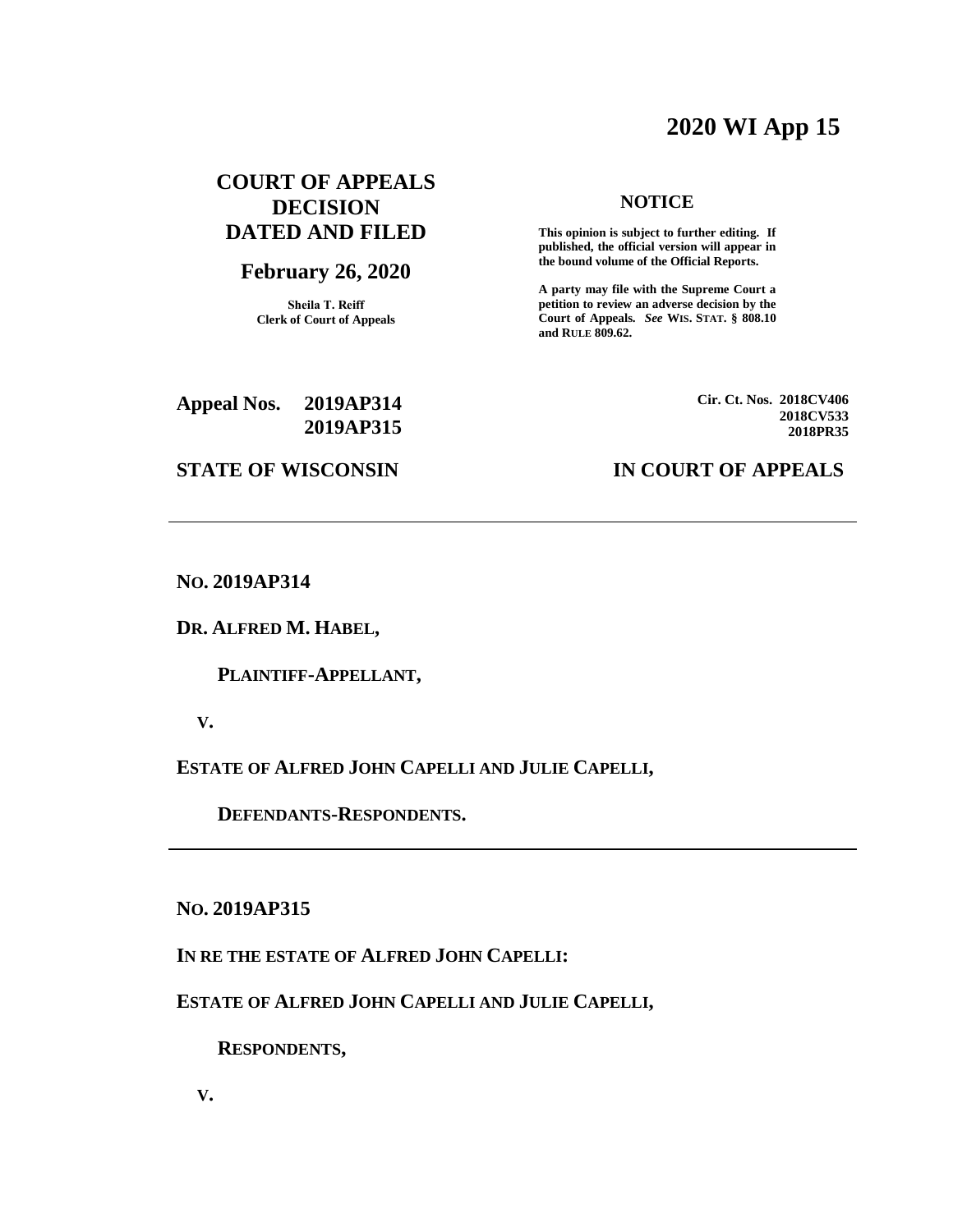#### **DR. ALFRED M. HABEL,**

## **APPELLANT.**

 $\overline{a}$ 

APPEALS from a judgment and an order of the circuit court for Kenosha County: CHAD G. KERKMAN, Judge. *Affirmed*.

Before Neubauer, C.J., Gundrum and Davis, JJ.

¶1 NEUBAUER, C.J. Dr. Alfred M. Habel appeals from a judgment and an order in favor of the Estate of Dr. Alfred John Capelli and his widow, Julie Capelli (collectively "the Estate").<sup>1</sup> The dispute is whether an alleged contract between Capelli and Habel, under which Habel could sell Capelli's sports memorabilia collection for a commission after Capelli's death, is enforceable. We conclude that because Habel can choose whether or not to perform under the contract, his promise is illusory and lacks consideration, thereby rendering the contract unenforceable. We affirm.

#### **FACTUAL BACKGROUND**

¶2 Habel operated a sports memorabilia business, and his friend, Capelli, was a good customer, purchasing many items and also taking additional items with a promise to pay Habel in the future.<sup>2</sup> When Habel eventually sought payment for the additional items, Capelli said that he did not want his family to know how much

 $<sup>1</sup>$  For ease of reference, we will use Capelli when referring to Dr. Capelli, and we will use</sup> Julie Capelli when referring to her.

 $2$  The factual background is taken from the summary judgment submissions, although none of these facts are material for our resolution.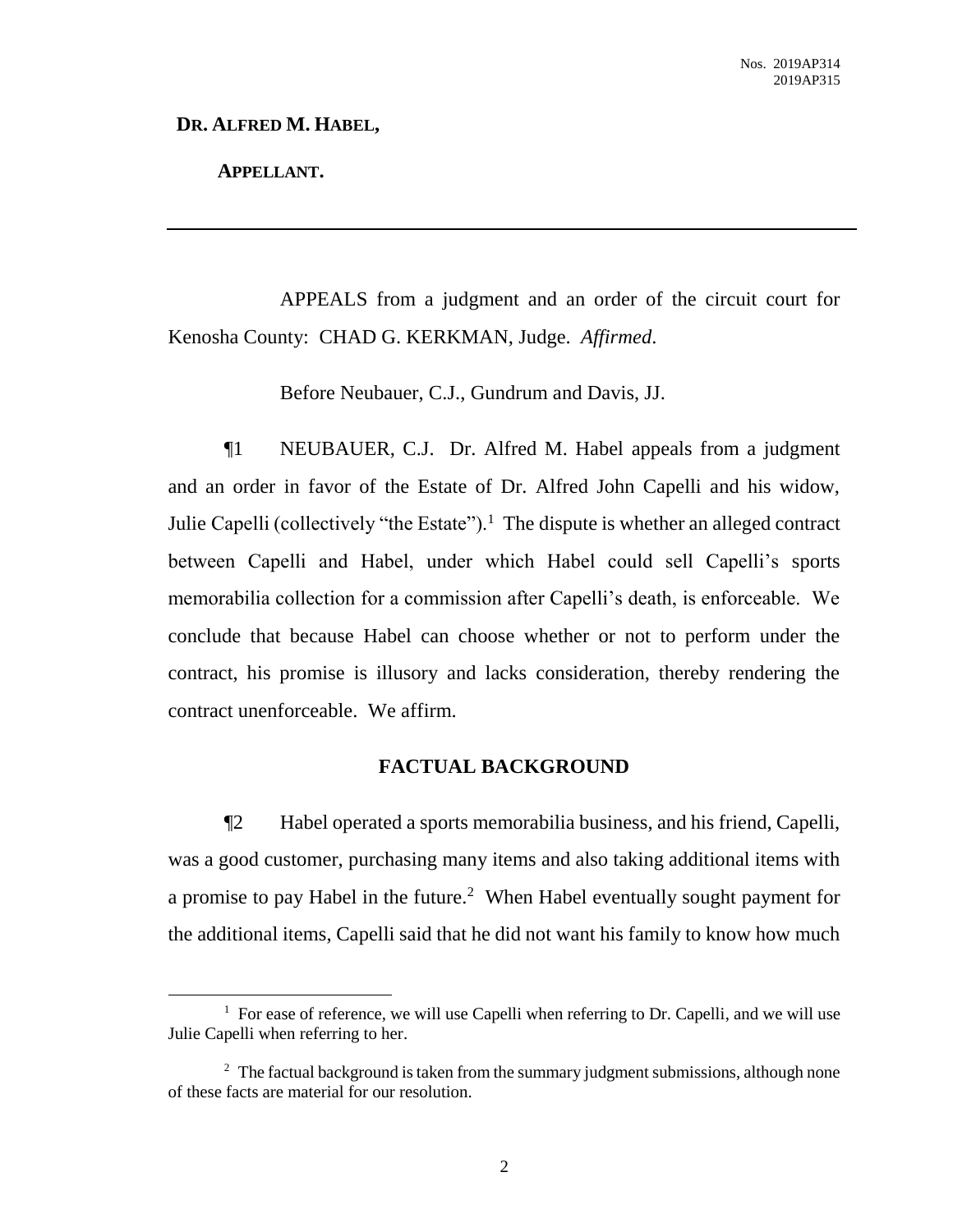money he had been spending on his collection. Capelli proposed that, in exchange for Habel's forbearance on the debt, Habel could sell, upon Capelli's death, the collection and take a 10% commission.

¶3 Without legal counsel, Capelli drafted an agreement. It stated in pertinent part as follows:<sup>3</sup>

> This Agreement is entered into on this 8 day of 2001, by and between alfred john capelli, an individual, and alfred habel, an individual.

> In consideration of the mutual promises set forth hereunder, the sufficiency of which is hereby acknowledged, alfred john capelli and alfred habel agree to the following:

> Alfred John Capelli and Alfred Habel agree to the following: In the event of Alfred John Capelli, I request that Alfred Habel become trustee of my sportcard and memorabilia collection known as Docsdunks and will him to dispose of said collection for the benefit of my remaining family. In exchange I assign 10 percent commission of net sales to the Habel family and 5 percent of net sales to the Crisis Pregnancy Center in exchange for said services. The remainder of net sales will go to my family for future investment. This I would consider a matter of trust, support, and friendship for such activity. I also enable payment of all debt and expenses, past and future, related to such activity, at the discretion of Alfred Habel. This agreement may be terminated as follows: when the duties described above have been completed, or in the event he shall not accept, or delegate to another party, with the permission of Jack Waters, my trustee. Kenosha.

The ostensible signatures of Capelli and Habel appear at the bottom of the document.

<sup>&</sup>lt;sup>3</sup> The agreement contains a number of typographical and other errors. Because the issues involve a close examination of the agreement, we quote from the agreement verbatim.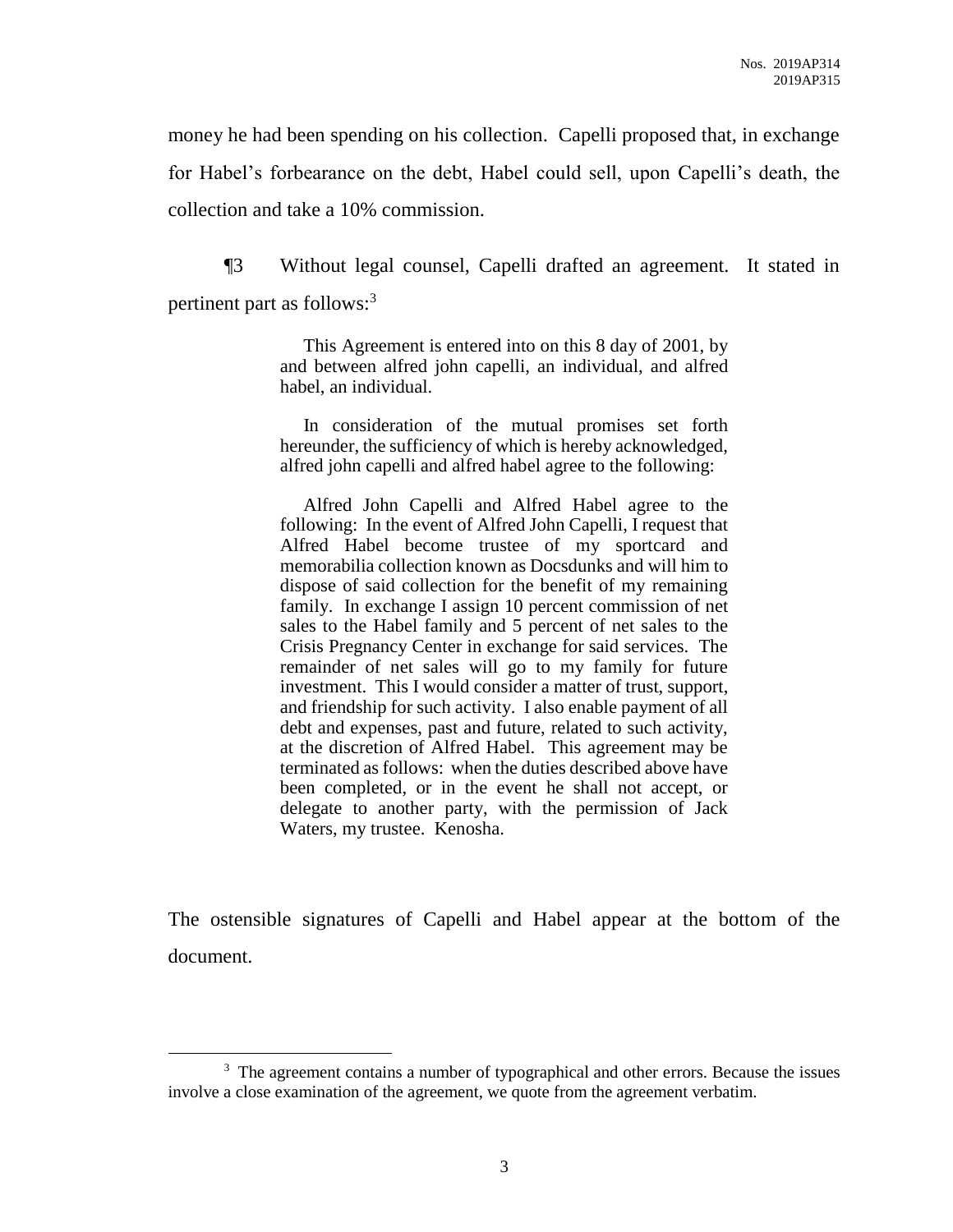¶4 The agreement is shown to have been executed on February 8, 2001. More than 16 years later, on December 31, 2017, Capelli died intestate. Habel subsequently presented the agreement to Julie Capelli. She had not discussed such a sale with her husband, had not seen the 2001 agreement previously, and denied permission to Habel to sell the collection.

¶5 Habel took legal action based on his claim that the agreement was a binding contract, seeking specific performance or money damages. Habel filed claims in the probate court in which Julie Capelli was handling administration of the Estate, and he filed two civil actions against the Estate. The second civil action added Julie Capelli and a fictitious trust as defendants. The court consolidated the two civil actions.

¶6 After discovery, the Estate moved for summary judgment in all three proceedings, contending that the contract is indefinite, illusory, and amounts to an unenforceable testamentary disposition as it was not properly witnessed. The circuit court essentially agreed with all of the Estate's arguments and granted judgment in its favor. Habel appealed from both the probate and civil actions, and we have consolidated those appeals.<sup>4</sup>

<sup>&</sup>lt;sup>4</sup> In the civil action, Habel appealed from the judgment in favor of the Estate, and, in the probate action, Habel appealed from the order in favor of the Estate.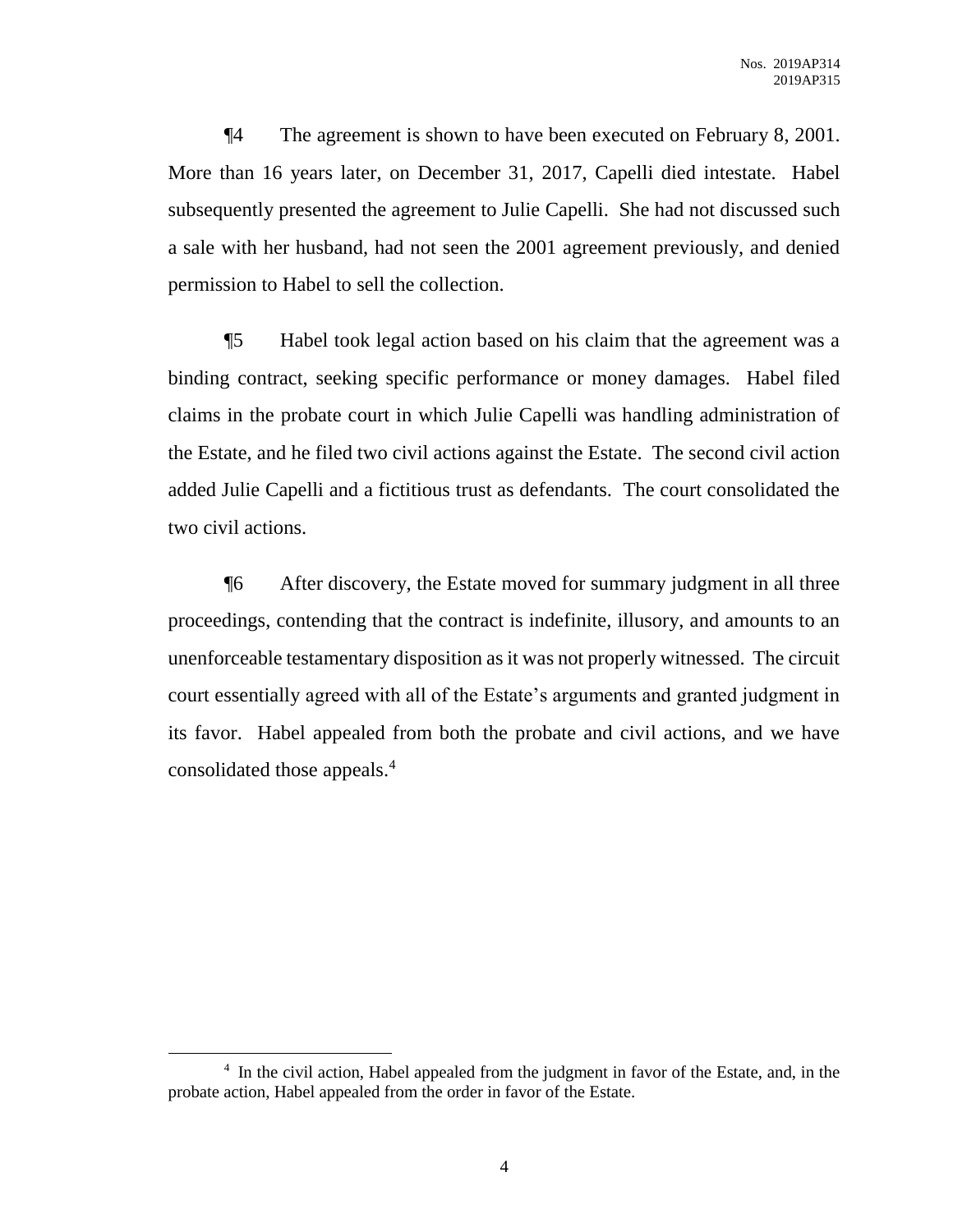## **DISCUSSION**

#### *Standard of Review*

 $\overline{a}$ 

¶7 We independently review a grant of summary judgment, using the same methodology as the circuit court. *See Secura Ins. v. Super Prods. LLC*, 2019 WI App 47, ¶11, 388 Wis. 2d 445, 933 N.W.2d 161. Summary judgment "shall be rendered if the pleadings, depositions, answers to interrogatories, and admissions on file, together with the affidavits, if any, show that there is no genuine issue as to any material fact and that the moving party is entitled to a judgment as a matter of law." WIS. STAT. § 802.08(2) (2017-18).<sup>5</sup>

¶8 This case also requires us to interpret a contract. When the pertinent language of the contract is unambiguous, it presents a question of law, which we review de novo. *See Town Bank v. City Real Estate Dev., LLC*, 2010 WI 134, ¶32, 330 Wis. 2d 340, 793 N.W.2d 476. We also examine the parol evidence rule, which only applies when a contract is ambiguous. *Id.*, ¶33. Whether a contract is ambiguous is an issue of law for our independent review. *See Kernz v. J.L. French Corp.*, 2003 WI App 140, ¶8, 266 Wis. 2d 124, 667 N.W.2d 751.

*The Agreement is Unenforceable Because Habel Gave No Consideration, as His Promise to Sell was Illusory*

¶9 The Estate argues that the agreement is unenforceable because there was no consideration from Habel, specifically, that his ostensible promise to sell the

<sup>&</sup>lt;sup>5</sup> All references to the Wisconsin Statutes are to the 2017-18 version.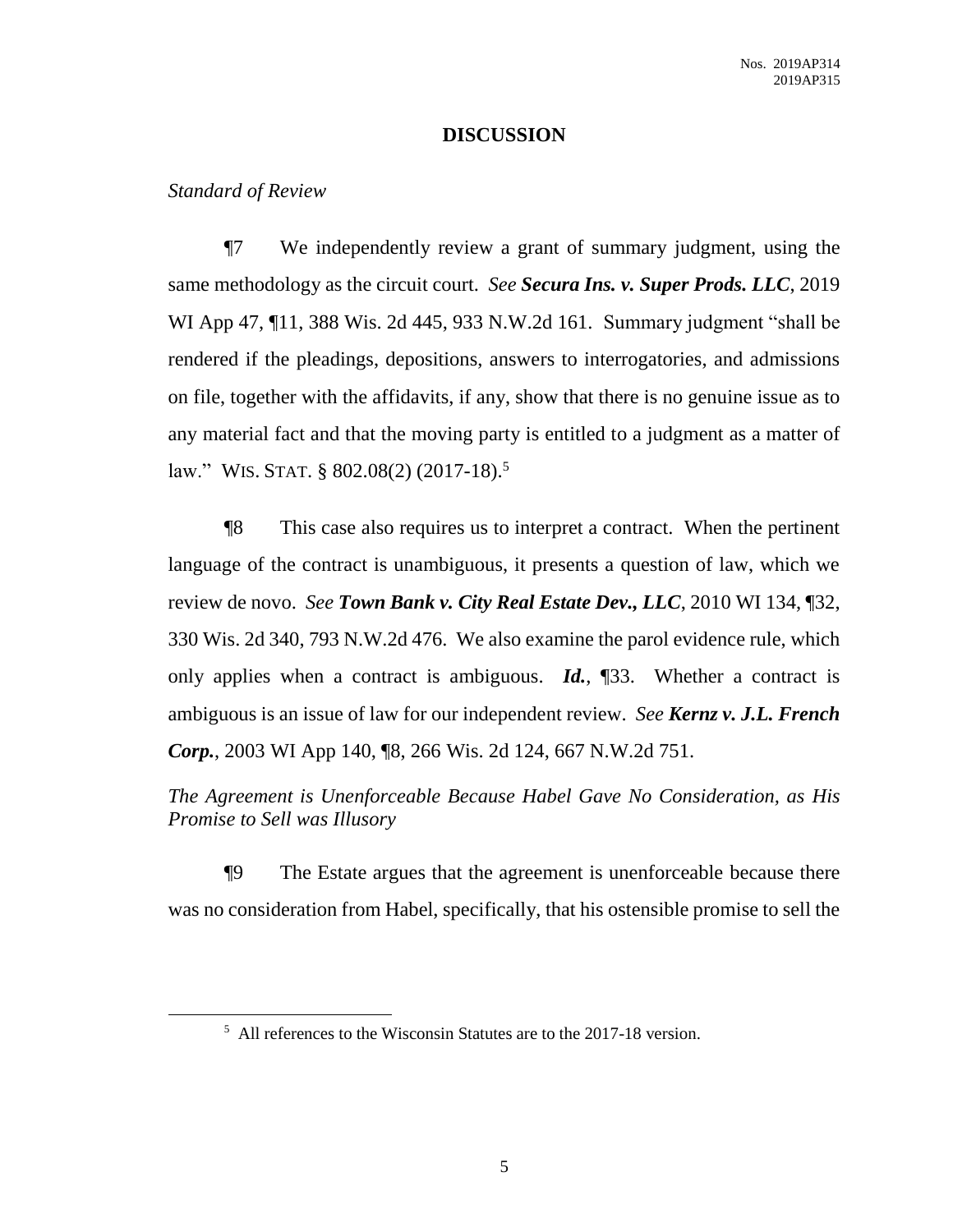collection was illusory. It was a sale he could choose to make, or not make. We agree.<sup>6</sup>

¶10 The nature and effect of an illusory promise were aptly explained by the court in *Devine v. Notter*, 2008 WI App 87, ¶4, 312 Wis. 2d 521, 753 N.W.2d 557 (citations omitted):

> An illusory promise is a promise in form only: one that its maker can keep without subjecting him- or herself to any detriment or restriction. An archetypal example of an illusory promise is the statement that "I promise to do as you ask if I please to do so when the time arrives." A promisor can keep that promise by either doing as the promisee asks or not, and so the promisor maintains total freedom to do as he or she wants. Since the maker of an illusory promise assumes no detriment or obligation, an illusory promise is not regarded as consideration. If a party to a purported contract has, in fact, made only illusory promises and therefore not constrained him- or herself in any way, he or she has given no consideration and therefore no contract exists.

¶11 As quoted by our supreme court, a treatise on contract law offered this

view of illusory promises:

 $\overline{a}$ 

Where an illusory promise is made, that is, a promise merely in form, but in actuality not promising anything, it cannot serve as consideration.... In such cases, where the promisor may perform or not, solely on the condition of his whim, his promise will not serve as consideration.

<sup>&</sup>lt;sup>6</sup> While we note that an illusory contract is not technically a contract, for ease of reference we call the document by its name—agreement—instead of repeatedly calling it a purported or alleged agreement. *See Metropolitan Ventures, LLC v. GEA Assoc.*, 2006 WI 71, ¶56 n.6, 291 Wis. 2d 393, 717 N.W.2d 58 (Abrahamson, J. concurring) (alteration in original), opinion clarified on denial of reconsideration, 2007 WI 23, 299 Wis. 2d 174, 727 N.W.2d 502 ("Illusory contracts are not contracts because the illusory language 'makes performance optional with the promisor no matter what may happen, or no matter what course of conduct in other respects the promisor may pursue[;] it does not justify the promisee in understanding that a commitment has been made.'" quoting 1 RICHARD A. LORD, WILLISTON ON CONTRACTS § 1:2 (4th ed. 1990))).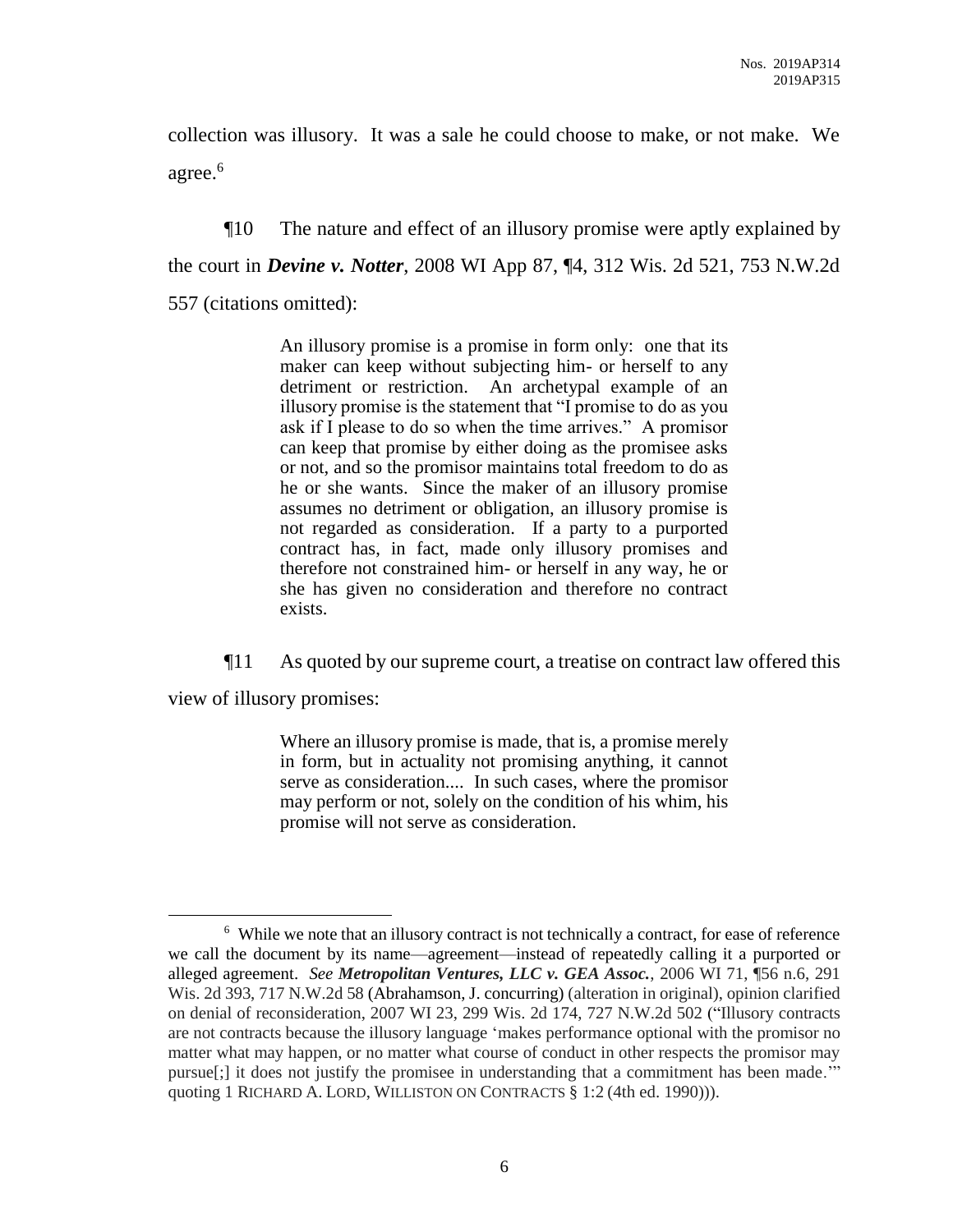*DeBruin v. St. Patrick Congregation*, 2012 WI 94, ¶45, 343 Wis. 2d 83, 816 N.W.2d 878 (Crooks, J., concurring) (quoting 3 RICHARD A. LORD, WILLISTON ON CONTRACTS § 7:7 (4th ed. 2008)). Consideration is a required element of any valid contract—there must be a "bargained for" obligation to perform a certain action. *See* RESTATEMENT (SECOND) OF CONTRACTS, §§ 71-72 (AM. LAW INST. 1981).

¶12 In the agreement, Habel does not promise to do anything, or commit to put himself at any disadvantage or face any detriment. Although the second paragraph declares, "In consideration of the mutual promises set forth hereunder, … [the parties] agree to the following," no promises by Habel are set forth. The agreement expresses Capelli's wishes for the disposition of his sports memorabilia: Capelli "request[s]" that Habel become trustee of the collection and "will[s] him to dispose" of it. However, the agreement states that it can be terminated "in the event [Habel] shall not accept" to perform the sale. That sentence makes clear that Habel has not yet agreed to do anything and explicitly gives him unfettered discretion not to perform the sale. *See* 1 WILLISTON ON CONTRACTS §§ 4:27, 4:28 (an unlimited choice to cancel as to future performance "destroys the promise" and renders the contract illusory; "a wholly unlimited option to the promisee may not be permitted"). Because Habel maintained "total freedom to do as he" wanted and assumed no obligation, he gave no consideration, rendering the contract unenforceable. *Devine*, 312 Wis. 2d 521, ¶4.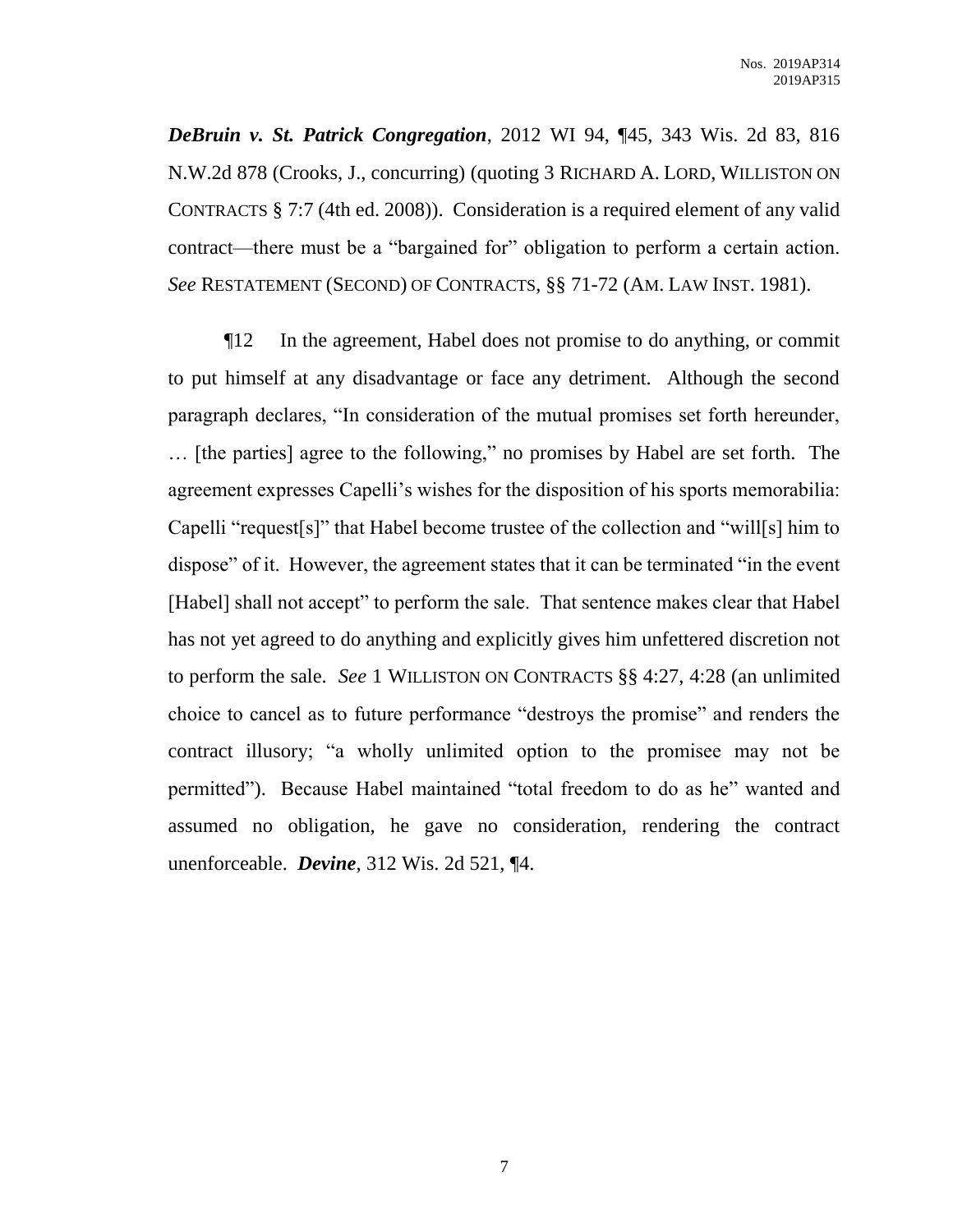# *Habel's Parol Evidence Is Inadmissible*

¶13 Habel points to his affidavit in which he contends he provided consideration by allowing Capelli to take many items without immediate payment and that the sales commission would go toward satisfying the pre-existing debt owed to him. He points out that forbearance on an antecedent debt can serve as sufficient consideration. *See Hammel v. Ziegler Fin. Corp.*, 113 Wis. 2d 73, 80- 82, 334 N.W.2d 913 (Ct. App. 1983).

¶14 We cannot consider evidence of Habel's alleged forbearance on Capelli's antecedent debt because those circumstances are not laid out in the agreement and are therefore evidence extrinsic to a complete and final agreement, i.e., those circumstances are barred from our review by the parol evidence rule. This rule is not a rule of evidence but one of substantive contract law. *Town Bank*, 330 Wis. 2d 340, [36. The rule provides as follows:

> When the parties to a contract embody their agreement in writing and intend the writing to be the final expression of their agreement, the terms of the writing may not be varied or contradicted by evidence of any prior written or oral agreement in the absence of fraud, duress, or mutual mistake.

*Id.* (citation omitted). The rule aims to achieve the goal of construing a contract: to determine the intent of the parties, and "the best indication of the parties' intent is the language of the contract itself." *Id.*, ¶33. Thus, if the contract, or certain provisions of it, are unambiguous, our determination of "the parties' intent ends with the four corners of the contract, without consideration of extrinsic evidence." *Id.* (citation omitted); *see S & H Inc. v. Sladky*, 32 Wis. 2d 686, 693-94, 146 N.W.2d 488 (1966) (where individual provision is clear and unambiguous, parol evidence cannot be used to add terms or remake the contract).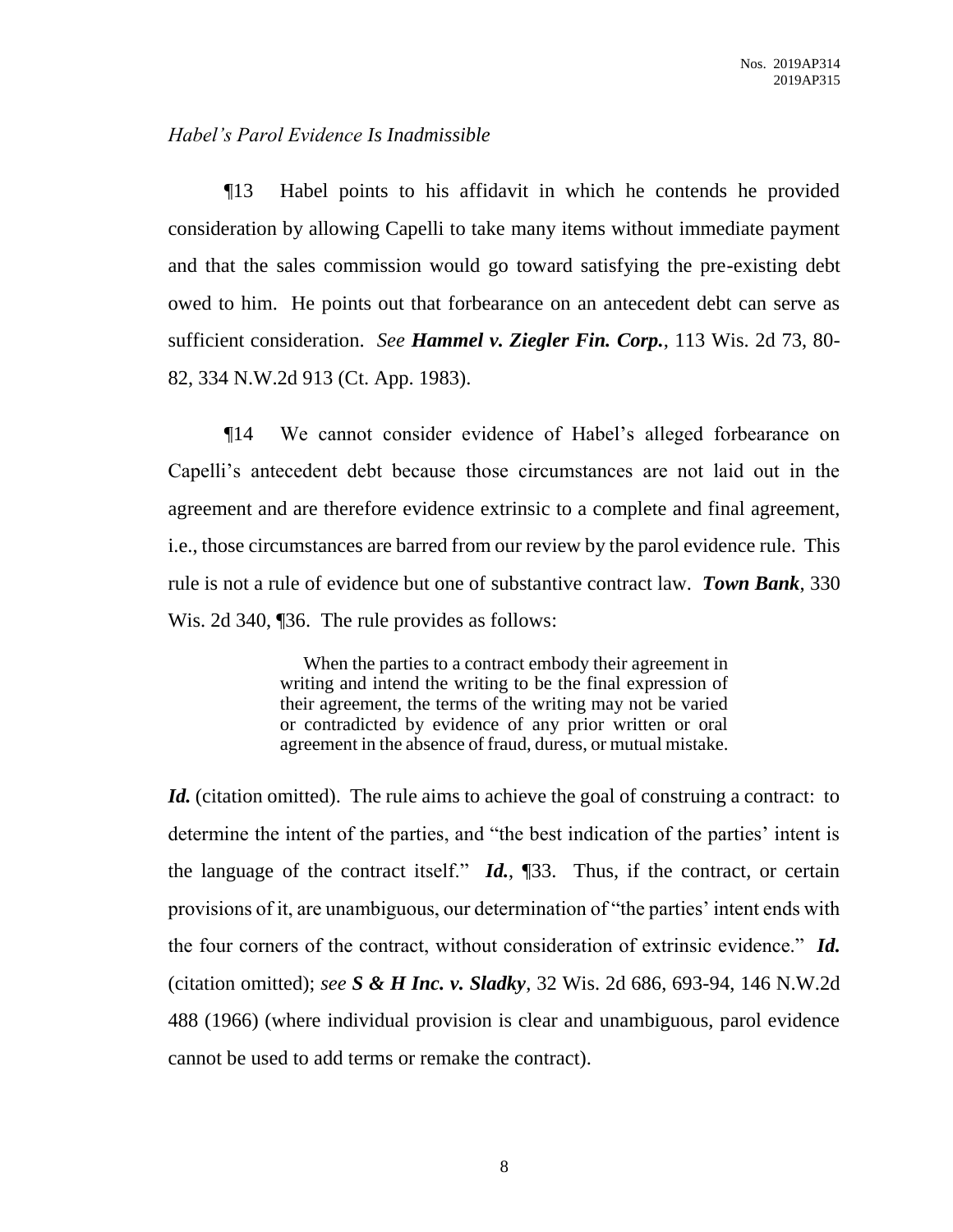¶15 Despite its poor draftsmanship, the agreement is clear in one respect: it unambiguously provides that any mutual promises that provide "consideration" are set forth therein. None binding Habel are provided. There is no mention of Habel's alleged forbearance on Capelli's antecedent debt, much less an exchange of that forbearance for the sales commission. The document does not refer or allude to any other documents, agreements, or other such circumstances that should be included as part of the agreement. As such, Habel's parol evidence cannot be used to vary or add terms, such as consideration—some detriment or obligation by Habel—when the document makes clear that all mutual promises are set forth therein. *See Town Bank*, 330 Wis. 2d 340, ¶39 (parol evidence may not be used to vary the terms of an unambiguous written contract); *Conrad Milwaukee Corp. v. Wasilewski*, 30 Wis. 2d 481, 487-88, 141 N.W.2d 240 (1966) (if the contract language is unambiguous, any evidence that would change the terms of the contract violates the parol evidence rule; to be admissible, the evidence "must clarify an existing ambiguity and cannot establish an understanding in variance with the terms of the written document").

## *Habel's Demand to Perform, i.e., His "Acceptance," Does Not Bind the Estate*

¶16 Habel argues that his demand to perform, i.e., his "acceptance," is binding on the Estate. This ignores the undeniable conclusion that "acceptance," including that in the form of a lawsuit seeking to compel specific performance, does not make an illusory contract enforceable. *See Nodolf v. Nelson*, 103 Wis. 2d 656, 658-60, 309 N.W.2d 397 (Ct. App. 1981) (demand for specific performance denied where promise to purchase was illusory).

9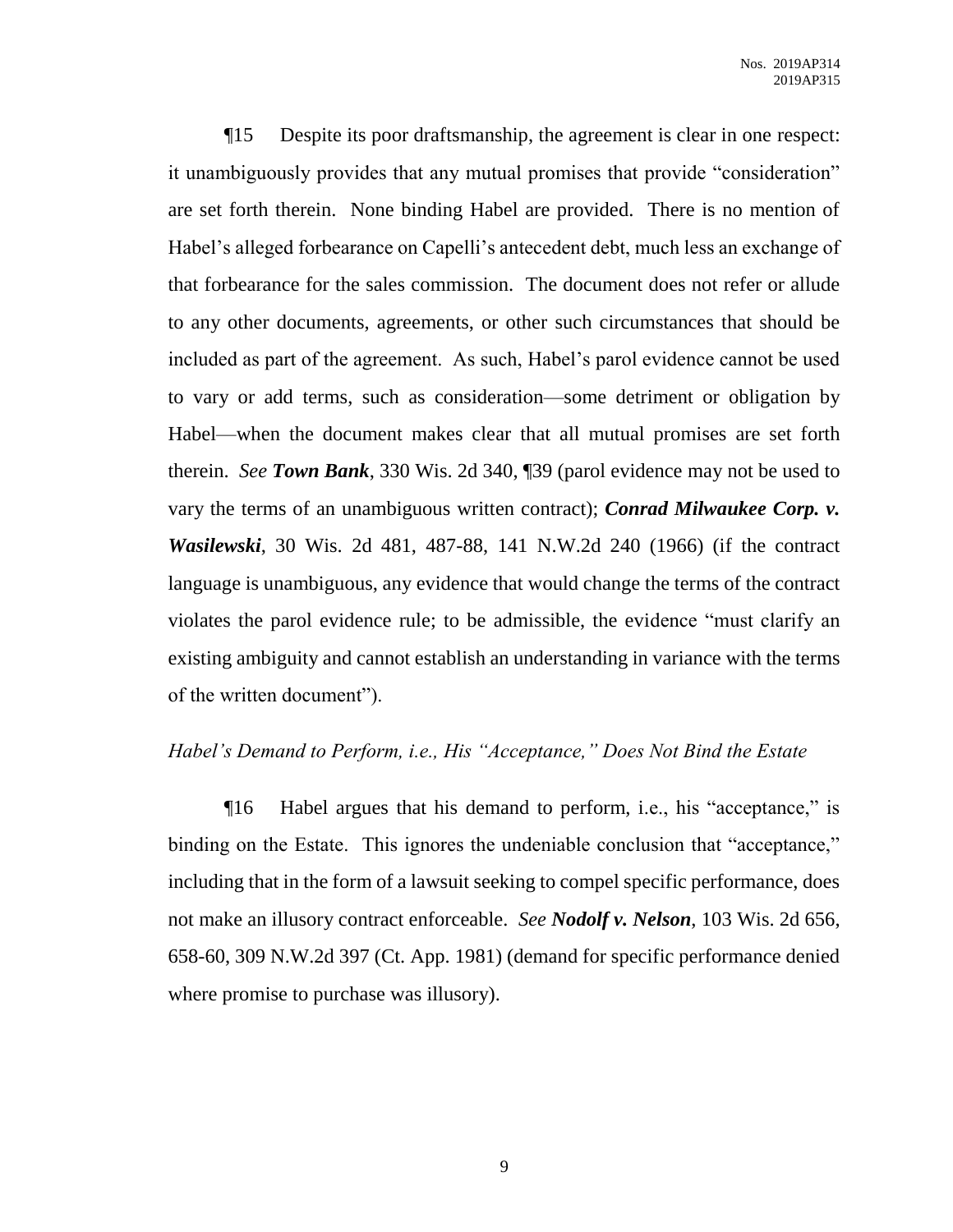¶17 Thus, it is not surprising that none of the cases Habel cites, setting forth various contractual approaches, support his argument that his demand to perform binds the Estate to an illusory contract.

¶18 For example, suggesting the agreement is an "executory contract," Habel argues that, by choosing to perform the sale, he has made the agreement binding under the "election of rights" principle, relying on *Gaugert v. Duve*, 217 Wis. 2d 164, 166-67, 579 N.W.2d 746 (Ct. App. 1998). *Gaugert* involved an agreed-upon right of first refusal to purchase farmland, for which there was no consideration. *Id.* at 177-78. The court held that the seller, by sending a notice of the right of first refusal, performed all that was required of him under the contract, and he therefore executed it, binding him to its terms. *Id.* at 178. The case before us involves a critically different fact, namely, that neither party has performed.

¶19 Habel also points to cases addressing "conditional" contracts, citing to *Kocinski v. Home Ins. Co.*, 147 Wis. 2d 728, 739-40, 433 N.W.2d 654 (Ct. App. 1988), *aff'd as modified*, 154 Wis. 2d 56, 452 N.W.2d 360 (1990). He argues that a contract with a condition, such as the sale, can be binding. However, in *Kocinski*, the supreme court held that Kocinski could revoke the conditional offer prior to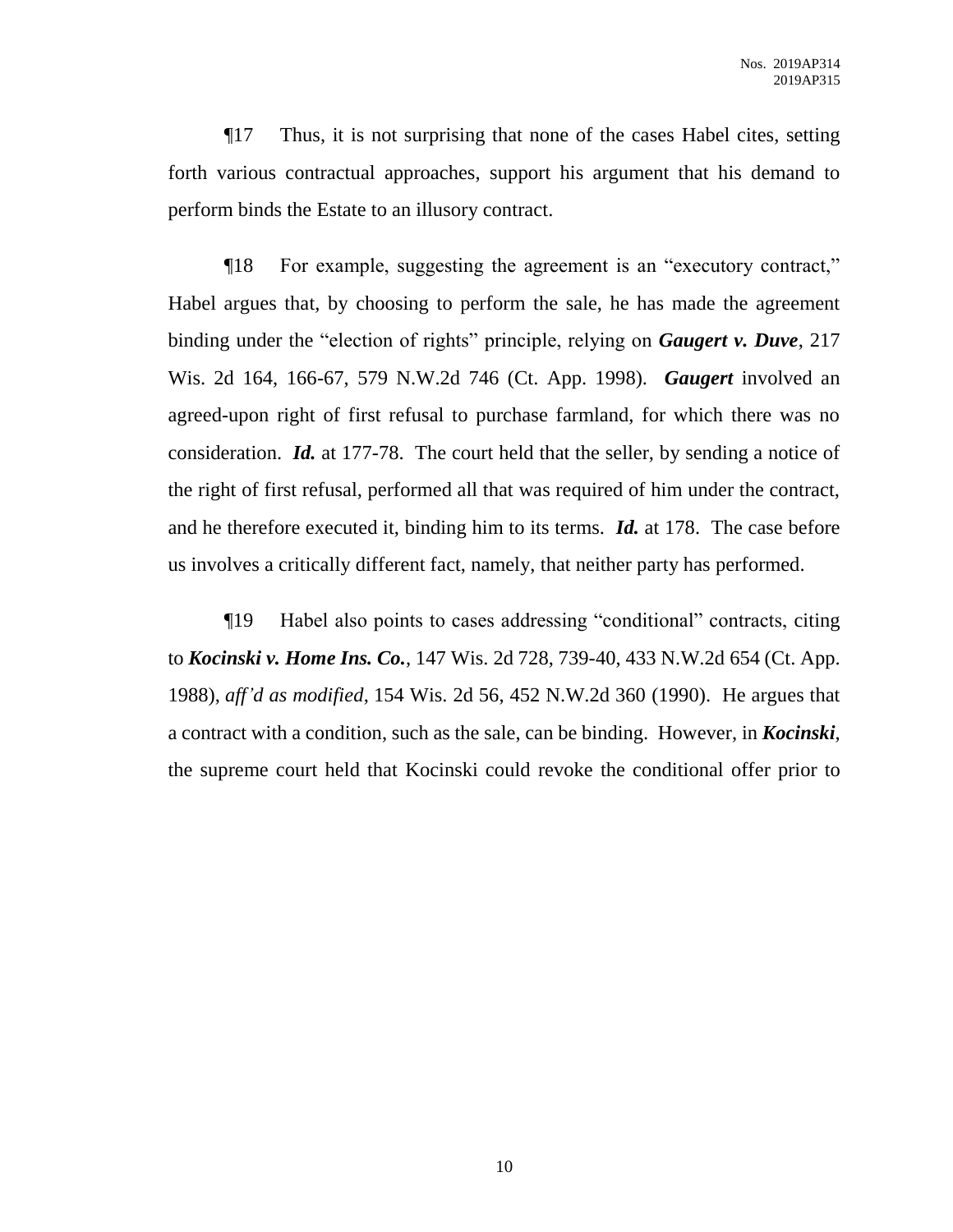performance of the condition. *See Kocinski*, 154 Wis. 2d at 71. Here, there was no contract to begin with, and in any event, Habel did not perform the condition.<sup>7</sup>

¶20 Habel identifies cases addressing "unilateral" contracts, arguing that "once Dr. Habel sells the sports memorabilia collection," the Estate would be bound. Again, as Habel acknowledges, in each case, the offeree's performance rendered the agreement binding. Thus, in *Arnold Joerns Co. v. Roberts*, 16 Wis. 2d 333, 335- 36, 114 N.W.2d 416 (1962), where the seller promised to pay a commission if the broker produced prospective customers, a unilateral contract arose binding the seller to pay the commission after the broker produced customers who contracted with the seller. *See also First Wis. Nat'l Bank of Milwaukee v. Oby*, 52 Wis. 2d 1, 9, 188 N.W.2d 454 (1971) (although the agreement lacked mutuality of obligations, once the parties performed, they were bound); *Lazarus v. American Motors Corp.*, 21 Wis. 2d 76, 83, 123 N.W.2d 548 (1963) (a unilateral contract is not enforceable unless the offeree has substantially performed or has otherwise made a change of

<sup>&</sup>lt;sup>7</sup> Although the supreme court decided the case with a different approach, the court of appeals in *Kocinski v. Home Insurance Co.*, which Habel cites, makes clear that whether posited as a condition to a contract's making, or as a condition under the contract itself, neither is enforceable "if satisfaction of the condition turns 'upon the whim or caprice of the party to be satisfied.'" *Kocinski v. Home Ins. Co.*, 147 Wis. 2d 728, 739, 433 N.W.2d 654 (Ct. App. 1988) (citation omitted), *aff'd as modified*, 154 Wis. 2d 56, 452 N.W.2d 360 (1990). As the court explained:

Thus, although the example, "I will buy the Andy Warhol painting if I like it," can be construed as either a condition under a contract or, in Holmes' phrase, as a condition "to the contract's coming into being," the undertaking, no matter how construed, is illusory because, as Holmes put it, it makes "the promisor his own final judge."

*Kociniski*, 147 Wis. 2d at 739 (citing OLIVER WENDALL HOLMES, JR., THE COMMON LAW, 315- 16 (1881)). Habel has not denied that he could choose to sell, or not sell, on his whim.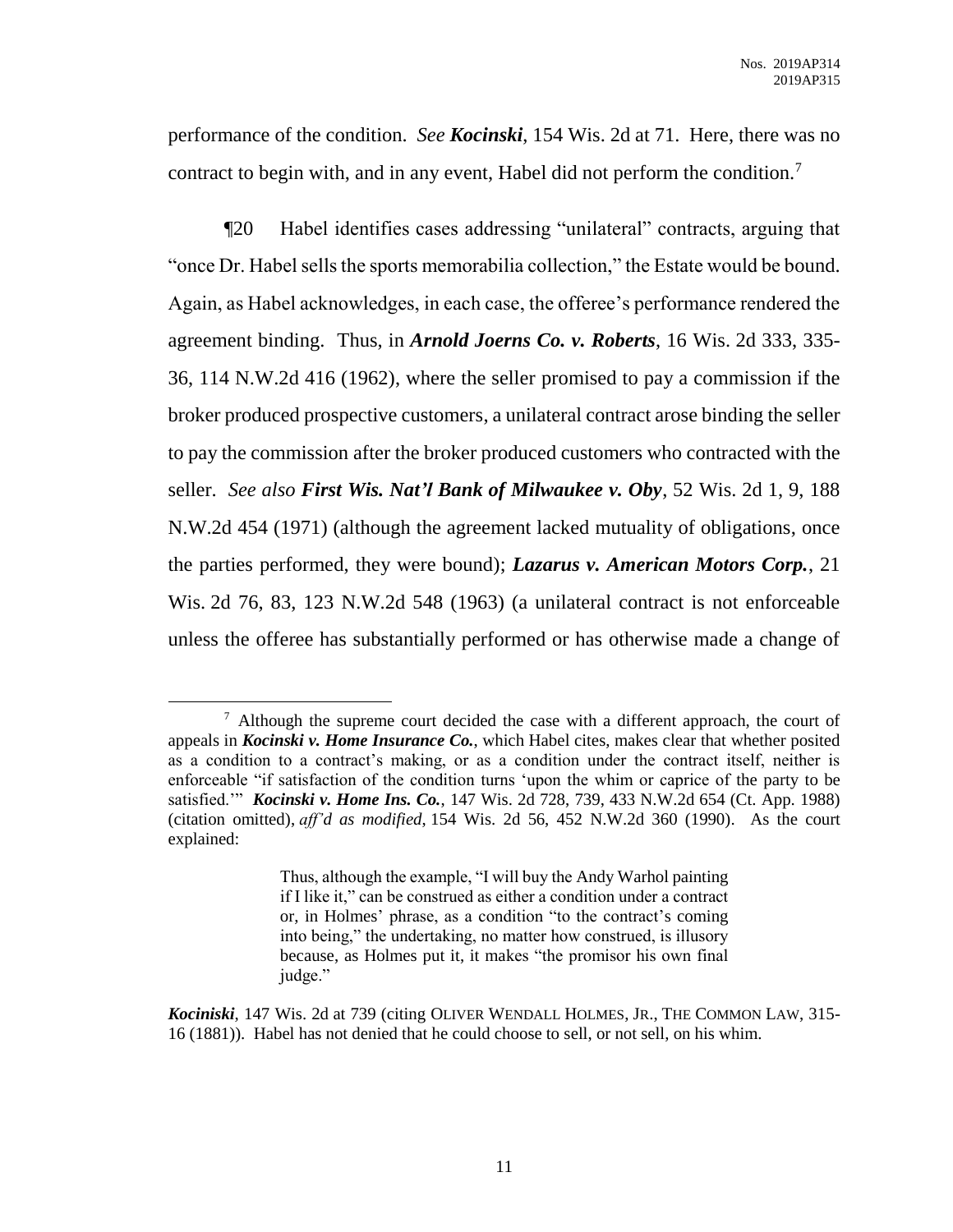position); *Estate of Lube v. Gosse*, 225 Wis. 365, 371-72, 274 N.W. 276 (1937) (unilateral promise was fully and completely accepted by performance).

¶21 As explained in these cases, by definition, a unilateral contact consists of a promise in exchange for performance. Thus, the contract is not formed until performance. *See Paulson v. Olson Implement Co*., 107 Wis. 2d 510, 517 n.6, 319 N.W.2d 855 (1982) ("[A unilateral contract] is typified by the law school hypothetical situation where A says to B, 'If you walk across Brooklyn Bridge, I promise to pay you ten dollars.' A has made a unilateral contract which arises when—and if—B performs the act." (quoting JOHN D. CALAMARI AND JOSEPH M. PERILLO, THE LAW OF CONTRACTS, 17-18 (2d ed. 1977)).<sup>8</sup> Up until the point of any such performance, A is free to rescind. That is essentially what happened here. Julie Capelli declined to allow Habel to sell her deceased husband's memorabilia.

¶22 In an attempt to overcome the absence of performance, Habel cites *Merrick v. Northwestern Nat'l Life Ins. Co.*, 124 Wis. 221, 102 N.W. 593 (1905), arguing that the Estate cannot prevent performance of this "executory" contract. *Merrick* is equally unavailing. In that case, a life insurance company wrongfully declared a life insurance policy forfeited and refused to accept premiums. *Id.* at

<sup>&</sup>lt;sup>8</sup> We refer to executory and unilateral contracts because these concepts are discussed in the cases cited by Habel, but we note that some of the uses of these labels in older cases, rather than simply the concepts of offer, acceptance, consideration, etc., have been questioned. *See Paulson v. Olson Implement Co.*, 107 Wis. 2d 510, 517 n.6, 319 N.W.2d 855 (1982); *see* 1 WILLISTON ON CONTRACTS, § 1:17 (noting that the RESTATEMENT (SECOND) ON CONTRACTS § 1 (1981) eschews using the terms "unilateral" and "bilateral," suggesting the distinction is "conducive to confusion, and that use of the terms is to be avoided").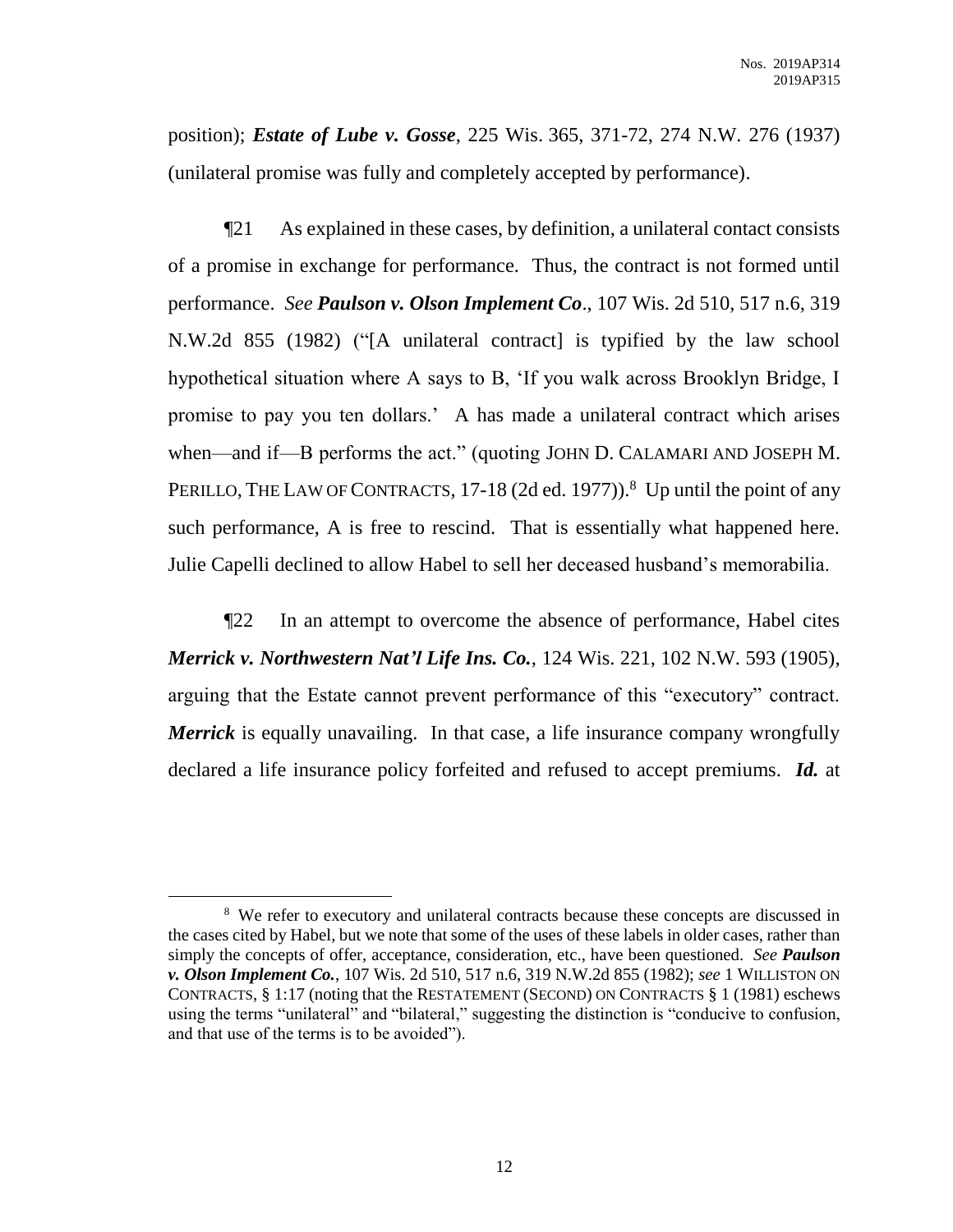226. In other words, the life insurance company breached a contract by refusing to perform.<sup>9</sup> *Id.* Here, there is no contract for the Estate to breach.

¶23 In short, neither *Merrick* nor any of the other cases Habel cites provide support for Habel's suggestion that the Estate was bound to the illusory agreement prior to performance. *See Schlosser v Allis-Chalmers Corp*, 86 Wis. 2d 226, 237, 271 N.W.2d 879 (1978) (creation of a binding unilateral contract requires that the offeree perform); RESTATEMENT (SECOND) OF CONTRACTS § 42 cmt. a (1981) ("[M]ost offers are revocable;" "the ordinary offer is revocable even though it expressly states the contrary, because of the doctrine that an informal agreement is binding as a bargain only if supported by consideration.").

<sup>9</sup> *Merrick v. Northwestern Nat'l Life Ins. Co.*, 124 Wis. 221, 102 N.W. 593 (1905), is a good example of the unhelpful use of the label "executory" when it comes to a contract with mutual promises for future performance. WILLISTON ON CONTRACTS comments as follows:

<sup>[</sup>B]ecause the term contract is defined in terms of promise, requiring that something be done in the future, there can be no such thing as an executed contract. By the same token, the phrase executory contract is misleading; all contracts, by definition, are executory. When they cease to be so, they cease to be contracts at all. Nevertheless, the courts continue to speak of executory and executed contracts, the former term meaning a contract, the obligation of which relates to the future, or a contract under which the parties have bound themselves to future activity that is not yet completed or performed.

<sup>1</sup> WILLISTON ON CONTRACTS, § 1:19 (footnotes omitted).